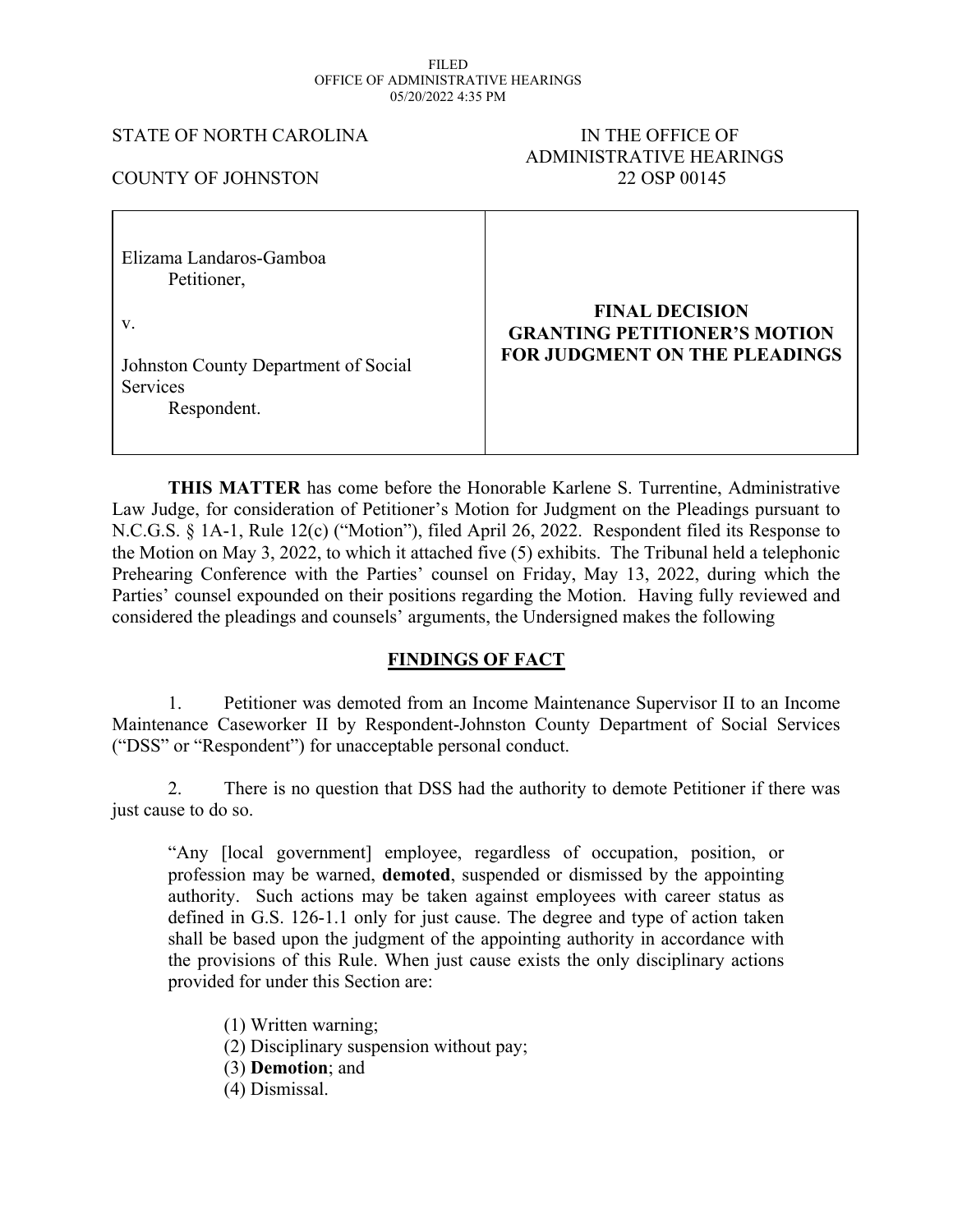The imposition of any disciplinary action shall comply with the procedural requirements of this Section.

. . .

25 NCAC 1I .2301(a) and (e) (emphasis added).

3. However, the question presented in Petitioner's Motion is whether Respondent, in its December 16, 2021 Final Agency Decision ("Final Notice"), failed to give Petitioner *any reason amounting to just cause* for her demotion. *See* Motion, ¶6; and, Respondent's Prehearing Statement ("PHS"), Exh 2.

4. Petitioner further argues that the reasons Respondent gave Petitioner in its earlier notice of her demotion on December 2, 2021 ("Prior Notice"), require DSS' decision be reversed because none of the actions described fall within the definition of unacceptable personal conduct.

5. Contrarily, Respondent argues it is irrelevant that its Final Notice did not describe Petitioner's wrongful conduct because Petitioner was given a more extensive notice of the reasons for her demotion in its Prior Notice.

6. Respondent further argues that although it did not include details of Petitioner's alleged actions, the Prior Notice is adequate notice to Petitioner of the date and occurrence of her actions and thus, adequate notice from which Petitioner may appeal. *See* Response, p.1-2; and, Respondent's PHS, Exh 1, p.1.

7. Respondent's December 16, 2021 Final Notice does not describe any of Petitioner's actions or lack thereof which resulted in her demotion. Instead, the DSS Director, Scott Sabatino, states therein that "[b]ased on all the information presented for my review" he determined Petitioner's "conduct [to be] unbecoming of a state employee that is detrimental to state service, and the willful violation of known or written work rules." As such, he upheld the decision to demote her. Respondent's PHS, Exh 2.

8. Looking to the December 2, 2021 Prior Notice's reasons given for Petitioner's demotion, Respondent stated in pertinent part:

"This letter serves as notification of your demotion to an Income Maintenance Caseworker II. The decision is based upon your unacceptable personal conduct as it relates to an incident that was reported and witnessed by employees on September 30, 2021. **It was alleged that you positioned your hand on Valerie McCoy, a person whom you manage, and directed the employee to her workspace.**

During the investigation…**you admitted to tapping the employee on her shoulder and encouraging her to go back to her workspace**. On November 30, 2021, [during] a pre-disciplinary conference…**you admitted to innocently placing your hand on the employee**.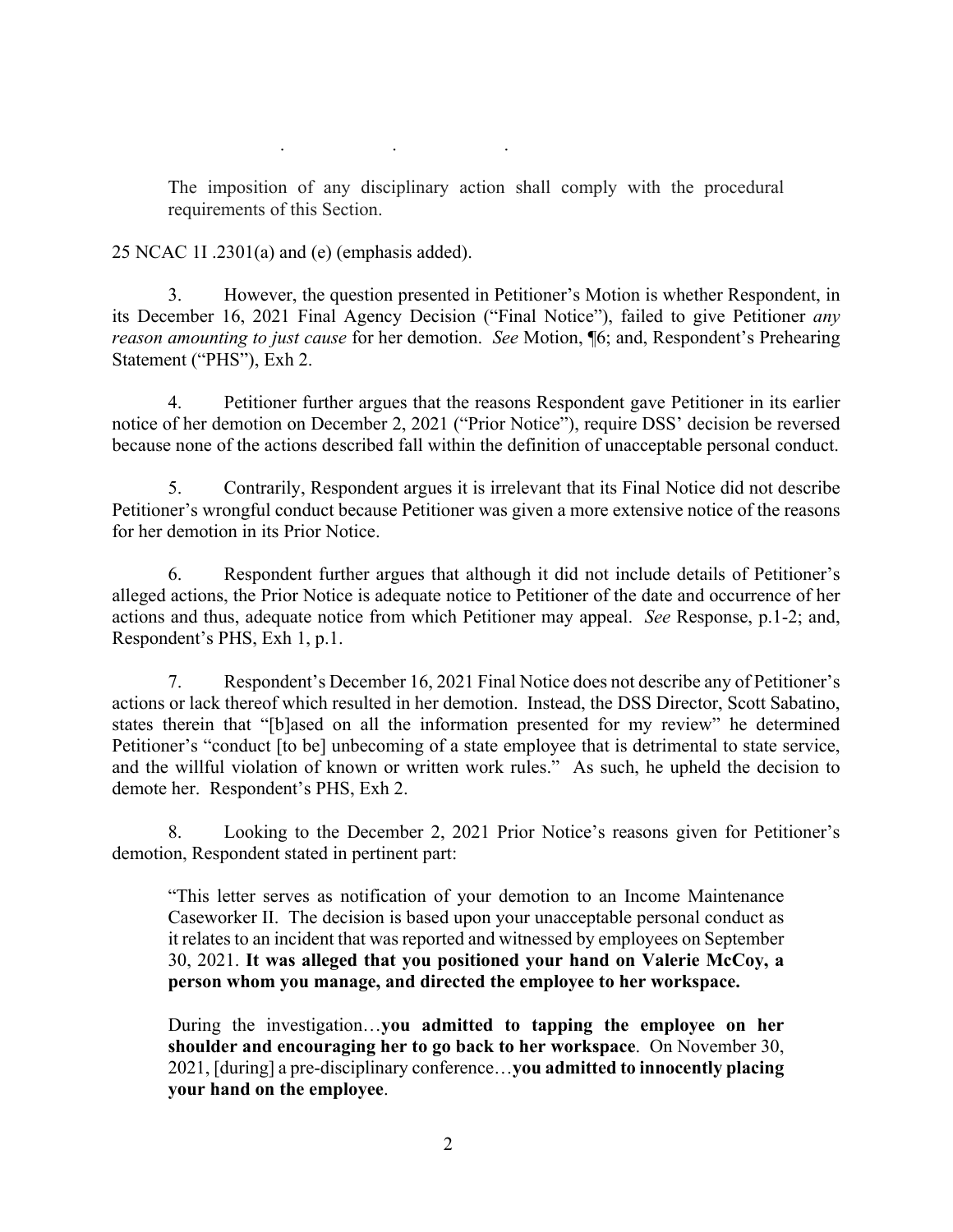As a supervisor, you are expected to maintain an environment in which employees feel respected and safe while at work. Your handling of this situation is deemed unacceptable personal conduct…."

Respondent's PHS, Exh 1, p.1 (emphasis added).

9. Unacceptable personal conduct is defined as:

"(1) conduct on or off the job that is related to the employee's job duties and responsibilities for which no reasonable person should expect to receive prior warning;

(2) conduct that constitutes violation of State or federal law;

(3) conviction of a felony that is detrimental to or impacts the employee's service to the agency;

(4) the willful violation of work rules;

(5) conduct unbecoming an employee that is detrimental to the agency's service;

(6) the abuse of client(s), patient(s), or a person(s) over whom the employee has charge or to whom the employee has a responsibility, or of an animal owned or in the custody of the agency;

(7) falsification of an employment application or other employment documentation;

(8) insubordination that is the willful failure or refusal to carry out an order from an authorized supervisor;

(9) absence from work after all authorized leave credits and benefits have been exhausted; or

(10) failure to maintain or obtain credentials or certifications.

25 NCAC 1I .2304(b).

10. In its Prior Notice, Respondent cited 25 NCAC 1I .2304(b)(1), (5) and (6) to describe Petitioner's unacceptable personal conduct. Respondent did not allege Petitioner had willfully violated any work rules (pursuant to (b)(4)) except in its Final Notice but there, just as here before this Tribunal, Respondent failed to identify any work rule which Petitioner violated.

11. In its Response to the Motion, Respondent argues Petitioner's actions made the "employees feel disrespected and unsafe," (*see* Respondent's Response In Opposition to Petitioner's Motion, p.1 ("Response")).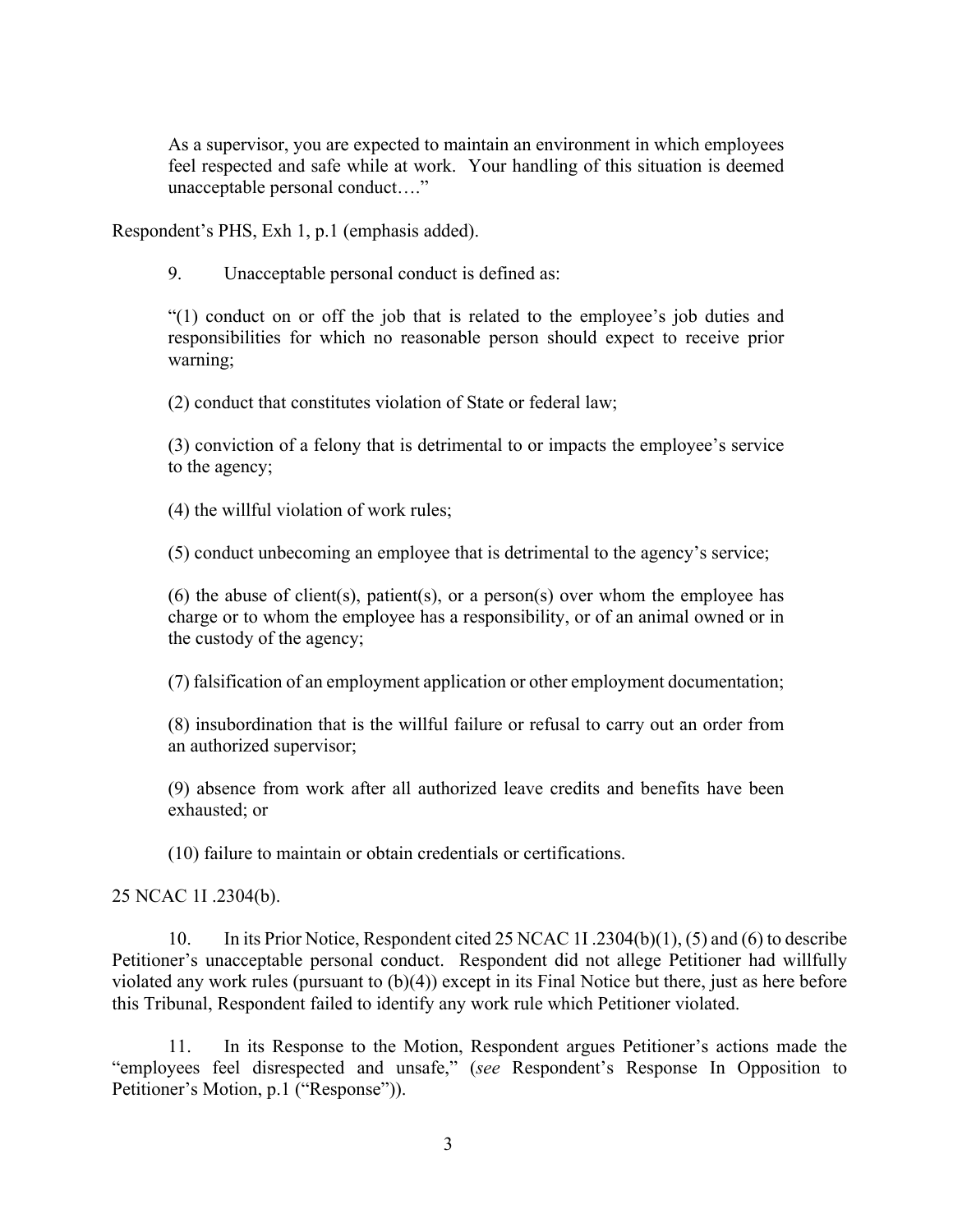12. Yet, the Prior Notice simply states that Petitioner is "expected to maintain an environment in which employees feel respected and safe while at work." Respondent's PHS, Exh 1, p.1. The notice does not assert that Petitioner failed to do so nor does it advise the way in which she failed to do so. The actions described do not reach the level of placing Petitioner on notice of *what she did or did not do* to make others (plural) feel disrespected and unsafe.

13. Moreover, although the Prior Notice names Ms. McCoy as the person Petitioner touched, nowhere does Respondent name the employees who were allegedly affected thereby.

14. Continuing in its Response, Respondent asserts many other details of the incident to sure up its notice to Petitioner. Respondent also attached five (5) exhibits to its Response and states, "…Petitioner stated [in her pre-disciplinary conference that], '(i)t was indicated [she] was at fault for pushing the…employee that led to this investigation,' fully acknowledging that [Petitioner] understood 'pushing' Ms. McCoy was the reason for her demotion. …[Thus,] Petitioner [had] adequate notice of the misconduct (improper physical contact with a subordinate employee) that caused her demotion[…]." Response, p.2-3. **Yet none of Respondent's written notices to Petitioner mention Ms. McCoy was pushed**.

15. In fact, **of all the additional information or allegations** contained in Respondent's Response to the Motion and attached exhibits, **none is in Respondent's PHS (pleading)**. More significantly, **none of those allegations are in Respondent's Final Notice, Prior Notice, or any other written notice to Petitioner**.

16. Attached to Respondent's Response are five (5) exhibits. Exhibits 2-5 are affidavits by other employees executed in May of 2022—five (5) months *after* Respondent issued its Final Notice to Petitioner. Respondent's Response Exhibit 1 is a hybrid of documents, the first of which is the transcript of Petitioner's deposition taken by Respondent on April 6, 2022. None of these documents may be considered "written notice" to Petitioner as each of them was written *after* her demotion.

17. Next, Respondent included emails as part of its Response Exh 1, the dates of which all occurred in November 2021—which is *prior to* the Final Notice, but none of those emails are written notice *from DSS to Petitioner regarding why she was demoted*.

18. Also included in Response Exh 1 is DSS' October 22, 2021 Notice [to Petitioner] of Administrative Leave with Pay (*Id.* at p.36), and DSS' November 15, 2021 letter to Petitioner inviting her to a pre-disciplinary conference on November 17, 2021. *Id.* at p.37. The predisciplinary conference letter states, in pertinent part, that the conference "is to discuss a recommendation for demotion…based upon your unacceptable personal conduct. This recommendation is being made due to your admittance of placing your hands on an employee for whom you are tasked with managing. The alleged incident occurred on September 30, 2021...." *Id.* (emphasis added).

19. Following, thereafter, is DSS' November 30, 2021 written reprimand to Petitioner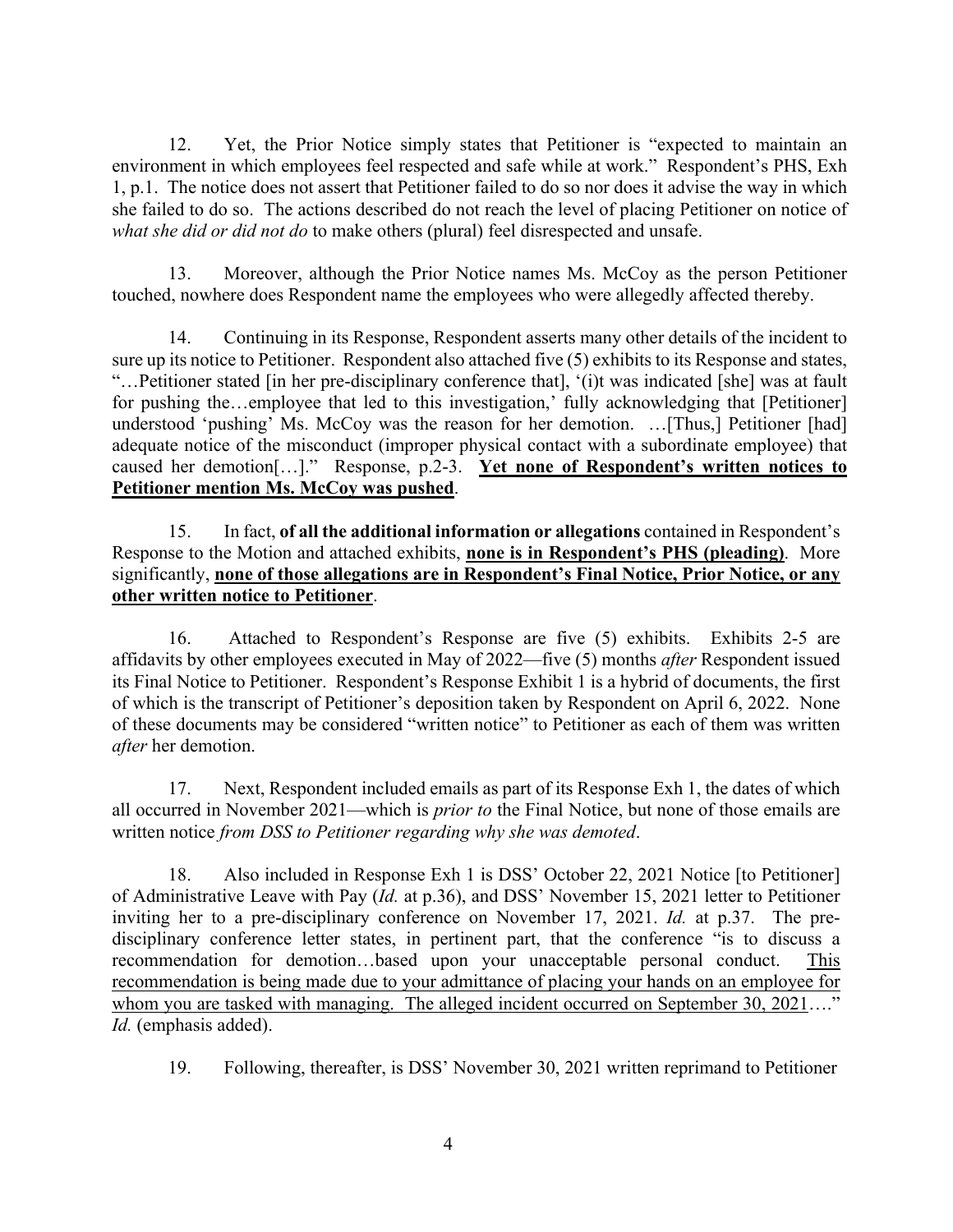"to confirm in writing our discussion of your unacceptable conduct on September 30, 2021. …It was reported by one of your employees, witnessed by others and admitted by yourself, that you committed a detrimental offense, by way of positioning your hand on the employee's person and directing that employee to their workspace. This is an offense of which you could be dismissed…. Disciplinary action will be determined, pending your response to the allegations, which may result in demotion up to and including termination."

*Id.* at p.38. Thereafter, Respondent's Exh 1 also includes the December 2 and December 16, 2021 letters outlined above.

20. Respondent's notice to Petitioner includes its: a) October 22, 2021 Notice of Administrative Leave with Pay; b) November 15, 2021 Pre-disciplinary Conference invitation; c) December 2, 2021 Demotion Letter, and; d) December 16, 2021 Final Agency Decision letter. As such, they are part of the pleadings considered herein.

21. Respondent's Response Exhibits 1-5 (excepting as outlined in FOF #20 above) have been excluded from consideration herein.

## **STANDARD OF REVIEW**

22. Regarding a motion for judgment on the pleadings, our Rules of Civil Procedure state that

"After the pleadings are closed but within such time as not to delay the trial, any party may move for judgment on the pleadings. If, on a motion for judgment on the pleadings, matters outside the pleadings are presented to and not excluded by the court, the motion shall be treated as one for summary judgment and disposed of as provided in Rule 56, and all parties shall be given reasonable opportunity to present all material made pertinent to such a motion by Rule 56."

N.C.G.S. § 1A-1, Rule 12(c).

23. When considering such a motion,

"An administrative law judge may grant judgment on the pleadings, pursuant to a motion made in accordance with G.S. 1A-1, Rule 12(c), ...that disposes of all issues in the contested case. Notwithstanding subsection (a) of this section, a decision granting a motion for judgment on the pleadings…need not include findings of fact or conclusions of law, except as determined by the administrative law judge to be required or allowed by G.S. 1A-1, Rule  $12(c)...$ "

N.C.G.S. § 150B-34(e).

24. Our Supreme Court has long held that the purpose of North Carolina's Rule 12(c), regarding a judgment on the pleadings,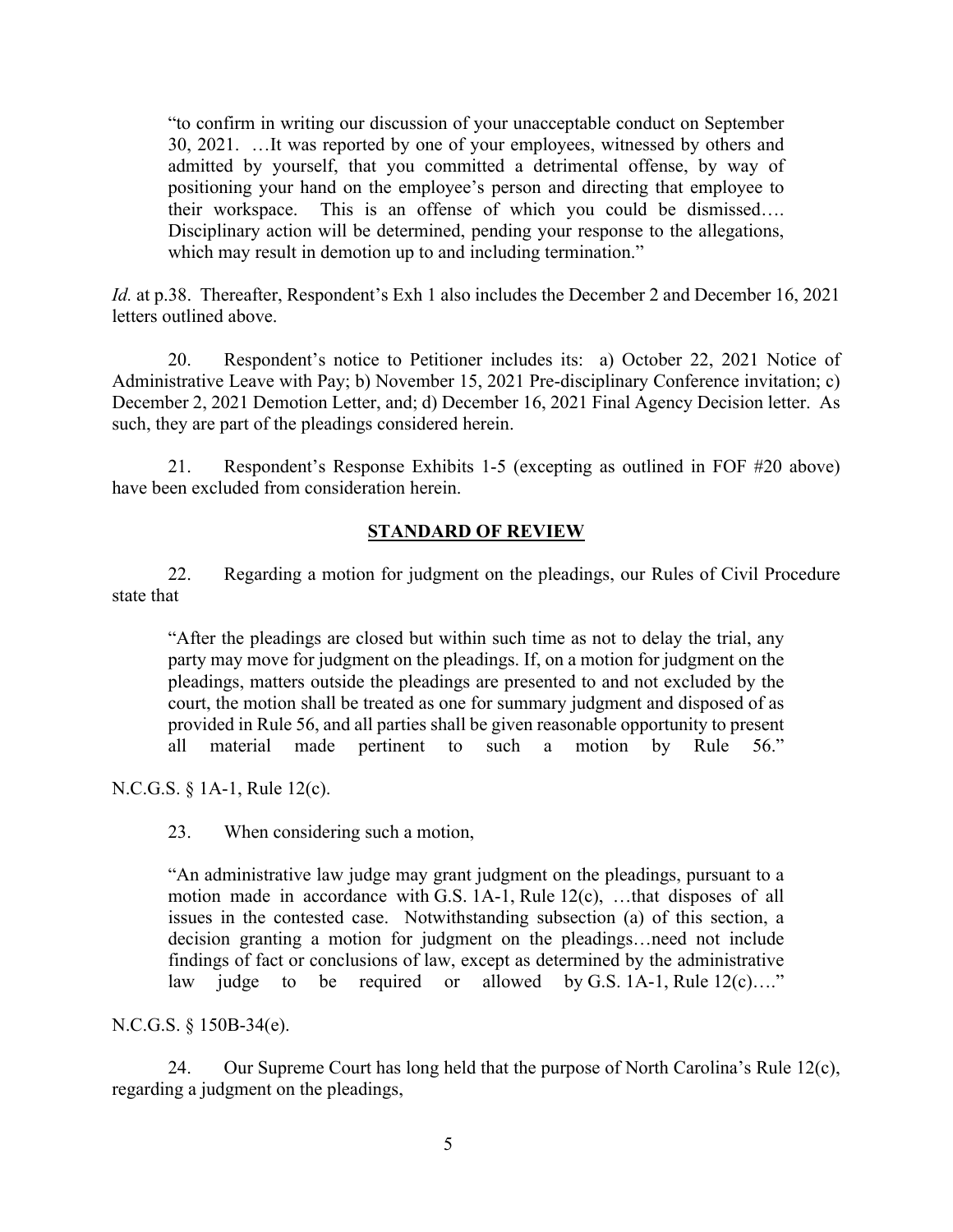"…is to dispose of baseless claims or defenses when the formal pleadings reveal their lack of merit. **A motion for judgment on the pleadings is the proper procedure when all the material allegations of fact are admitted in the pleadings and only questions of law remain**. When the pleadings do not resolve all the factual issues, judgment on the pleadings is generally inappropriate. 5 Wright and Miller, Federal Practice and Procedure, s 1367 (1969).

Judgment on the pleadings is a summary procedure and the judgment is final. See James, Civil Procedure s 6.17 (1965). Therefore, each motion under Rule 12(c) must be carefully scrutinized lest the nonmoving party be precluded from a full and fair hearing on the merits. **The movant is held to a strict standard and must show that no material issue of facts exists and that he is clearly entitled to judgment.** *Southern Ohio Bank v. Merrill Lynch, Pierce, Fenner and Smith, Inc.*, 479 F.2d 478 (6th Cir. 1973).

The trial court is required to view the facts and permissible inferences in the light most favorable to the nonmoving party. All well pleaded factual allegations in the nonmoving party's pleadings are taken as true and all contravening assertions in the movant's pleadings are taken as false. *Beal v. Missouri Pac. R.R. Corp.*, 312 U.S. 45, 61 S.Ct. 418, 85 L.Ed. 577 (1941); *Austad v. United States*, 386 F.2d 147 (9th Cir. 1967); *See* 2A Moore's Federal Practice, s 12.15 (1974); 5 Wright and Miller, Federal Practice and Procedure, s 1368 (1969). All allegations in the nonmovant's pleadings, except conclusions of law, legally impossible facts, and matters not admissible in evidence at the trial, are deemed admitted by the movant for purposes of the motion. *Kohen v. H. S. Crocker Company*, 260 F.2d 790 (5th Cir. 1958); *Duhame v. United States*, 119 F.Supp. 192 (Ct.Cl.1954); *Hargis Canneries, Inc. v. United States*, 60 F.Supp. 729 (W.D.Ark.1945).

*Ragsdale v. Kennedy,* 286 N.C. 130, 137, 209 S.E.2d 494, 499 (1974).

BASED ON the foregoing Findings of Fact, the Undersigned makes the following

## **CONCLUSIONS OF LAW**

1. In keeping with 25 NCAC 1I .2301(e), Respondent was obligated to comply with certain procedural requirements, specifically: "…**to demote an employee the agency director or designated management representative must**…**[g]ive an employee who is demoted written notice of the specific acts or omissions that are the reasons for the demotion[.]" 25** NCAC 1I .2308(d) (emphasis added).

2. Also, our appellate courts long have held that:

"In addition to providing that career state employees may only be [demoted] for just cause, N.C.G.S. § 126–35(a) requires that '[i]n cases of such disciplinary action, the employee shall, **before the action is taken,** be furnished with a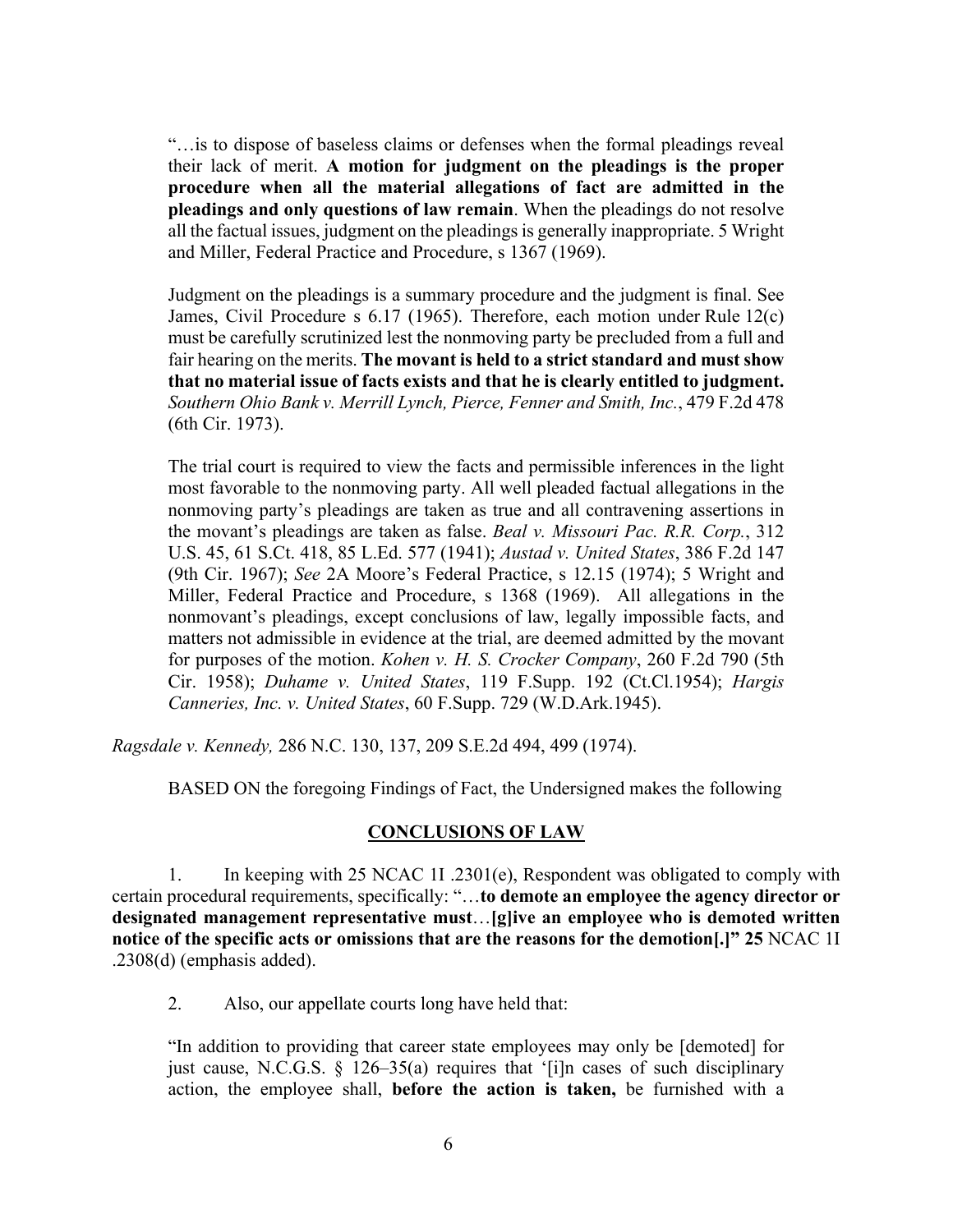statement in writing setting forth the specific acts or omissions that are the reasons for the disciplinary action and the employee's appeal rights.' N.C.G.S § 126–35(a).

N.C.G.S § 126–35(a) 'establishes a condition precedent that must be fulfilled by the employer before disciplinary actions are taken.' *Leiphart v. N.C. School of the Arts,* 80 N.C. App. 339, 350, 342 S.E.2d 914, 922 (1986).

**The purpose of [N.C.G.S. § ] 126–35 is to provide the employee with a written statement of the reasons for his [demotion]** so that the employee may effectively appeal his [demotion]. The statute (also) was designed to prevent the employer from summarily [demot]ing an employee and then searching for justifiable reasons for the [demotion].

*Barron v. Eastpointe Hum. Servs. LME,* 246 N.C. App. 364, 378, 786 S.E.2d 304, 314 (2016)(emphasis added).

3. By arguing that "Petitioner…requests this [T]ribunal to disregard all the evidence of her misconduct, and to act as though the notice served on Petitioner is the complete record of her misconduct, and that it was the full extent of what Petitioner knew about the allegations against her[,]" (Response, p.2), Respondent is admitting it did not serve Petitioner with notice of "the complete record of her misconduct." However, Respondent failed to serve Petitioner with *any* notice of misconduct.

4. Moreover, combining each of Respondent's writings to Petitioner, Respondent's reasons for demoting Petitioner are that: a) Petitioner admitted to touching Valerie McCoy, a subordinate, and encouraging or directing the employee back to her workspace; b) on September 30, 2021; c) with unnamed witnesses standing by. However, people (even strangers) touch one another regularly with no intent to harm or disrespect, i.e., to move past them in the grocery store, stop them from stepping into traffic unawares, make them aware they dropped something or to give them back something they dropped. Thus, the idea that, by tapping or touching another employee—standing alone—Petitioner committed misconduct, is absurd and, because it is a common occurrence, the allegations give neither Petitioner nor this Tribunal any understanding of why she should have been demoted.

5. There is *nothing* in *any* of the written notices to alert Petitioner that she was being accused of battery or assault against Ms. McCoy but, if Respondent is allowed to embellish its case against Petitioner at this stage with accusations that she pushed or shoved the employee, that is exactly what Respondent desires this Tribunal to believe. The Tribunal cannot be the first recipient of Respondent's written accusations against Petitioner.

6. In order for Respondent to have properly noticed Petitioner via the Prior Notice, there must be a way for Petitioner to know and understand that "positioning [of Petitioner's] hand on…a person [she] manage[d] and directing the[m]…to [their] workspace[]" or "tapping the employee on her shoulder" or "innocently placing [he]r hand on the employee<sup>[]</sup> was, in fact, unacceptable personal conduct. Respondent's PHS, Exh 1, p.1. This Tribunal does not find it possible to know and understand that the actions described by Respondent therein are unacceptable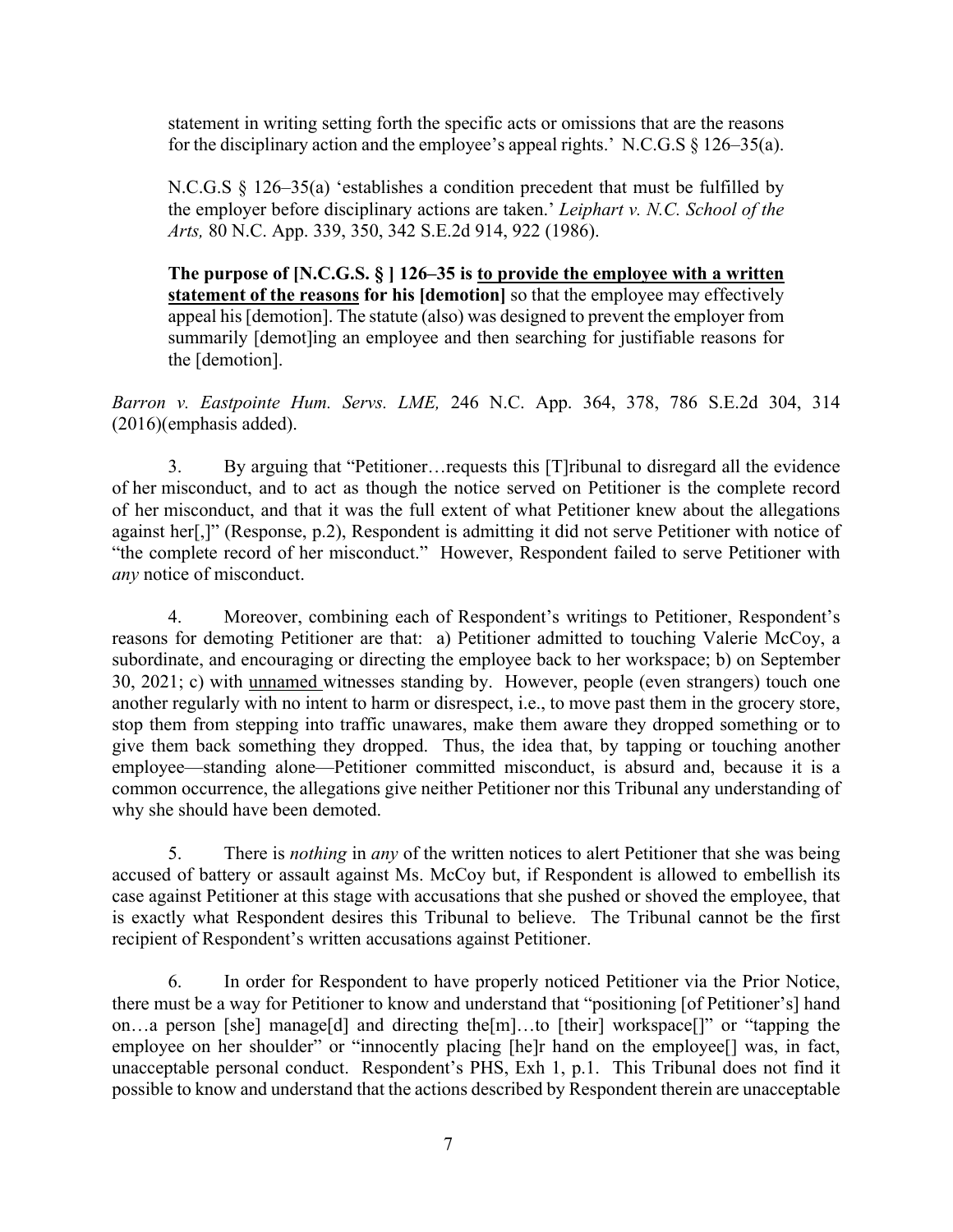personal conduct. In fact, the noticed allegations, even if proven, do not support a finding of just cause for her demotion.

7. To determine that an employee's "tapping" or "innocent touching" of another employee (including guiding a subordinate back to her workspace), without more, is misconduct, this Tribunal would have to conclude that a touching *per se* is misconduct, unlawful or abusive, and; thereby, an action for which any reasonable person would expect to be disciplined. The Tribunal can find no lawful basis upon which it can or should do so.

8. The actions described by Respondent in its various notices do not reach the level of placing Petitioner on notice of *what she did or did not do* to make others (plural) feel disrespected and unsafe nor do they support a finding or conclusion that Petitioner's actions on September 30, 2021 came within the definition of unacceptable personal conduct, pursuant to 25 NCAC 1I .2304(b).

9. The determination of whether Petitioner's conduct falls within one of the enumerated categories of unacceptable personal conduct is a matter of law. However, before that issue may be addressed, DSS had an obligation to

"detail[] the specific acts [by Petitioner which] amount[ed] to 'unacceptable personal conduct,' [consistent with the Rule. Only then would t]he contested case hearing before the ALJ afford [Petitioner] an opportunity to dispute whether those specific acts occurred as a matter of fact and whether they constituted unacceptable personal conduct as a matter of law. The[n the] ALJ, in turn, ha[s] full authority to conclude as a matter of law that [Petitioner]'s conduct fell within one of the enumerated categories of unacceptable personal conduct. *Warren*, 221 N.C. App. at 383, 726 S.E.2d at 925.

*Watlington v. Dep't of Soc. Servs. Rockingham Cnty.*, 261 N.C. App. 760, 766, 822 S.E.2d 43, 47 (2018).

10. The specificity of notice requirement of N.C.G.S. § 126-35 "was designed to prevent the employer from summarily d[emoting] an employee and then searching for justifiable reasons for the d[emotion]. *Leiphart v. N. Carolina Sch. of the Arts*, 80 N.C. App. 339, 351, 342 S.E.2d 914, 922 (1986). If Respondent wishes this Tribunal to believe Petitioner pushed or shoved Ms. McCoy, then its notice was insufficient to convey that.

11. However, looking to the pleadings and the four (4) written notices Respondent gave Petitioner, the greater weight of the evidence supports that Petitioner did nothing more than innocently touch Ms. McCoy in an attempt to get Ms. McCoy to get back to work.

12. The pleadings reveal there is no issue of material fact and Petitioner is entitled to judgment as a matter of law. *Ragsdale* at 137, 209 S.E.2d at 499.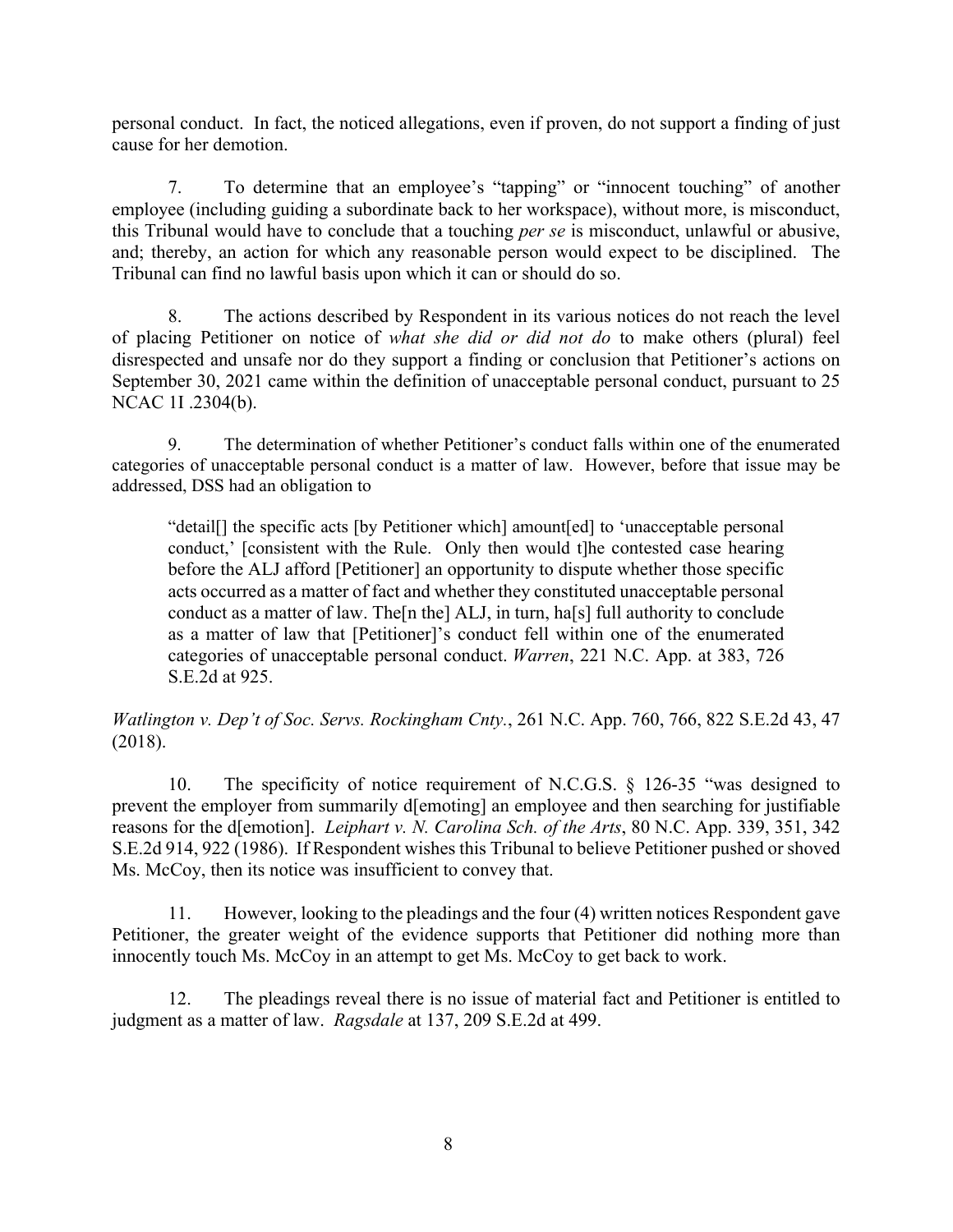#### **FINAL DECISION**

**BASED UPON** the foregoing Findings of Fact and Conclusions of Law, Petitioner's Motion for Judgment on the Pleadings is **GRANTED** and, Respondent's decision to discipline the Petitioner by demotion is hereby **REVERSED**.

**IT IS THEREFORE ORDERED**, **ADJUDGED**, **AND DECREED** that Petitioner's demotion be overturned and removed from her personnel record. Petitioner shall be reinstated to her prior position as a Income Maintenance Supervisor II and shall receive back pay, for all the time she has missed since being demoted, less the amount of pay she earned while demoted. Moreover, Respondent shall pay Petitioner's attorney's fees and costs pursuant to this Tribunal's future Order. Petitioner's counsel shall file a Petition for attorney's fees, in accordance with N.C. Gen. Stat. § 150B-33 and N.C.G.S. § 126-34.02, on or before June 15, 2022.

## **NOTICE OF APPEAL**

This Final Decision is issued under the authority of N.C.G.S. § 150B-34. Pursuant to N.C.G.S. § 126-34.02, any party wishing to appeal the Final Decision of the Administrative Law Judge may commence such appeal by filing a Notice of Appeal with the North Carolina Court of Appeals as provided in N.C.G.S. § 7A-29(a). The appeal shall be taken within 30 days of receipt of the written notice of final decision. A notice of appeal shall be filed with the Office of Administrative Hearings and served on all parties to the contested case hearing.

#### **SO ORDERED.**

This the 20th day of May, 2022.

CANNA COMPANY

Hon. Karlene S. Turrentine Administrative Law Judge